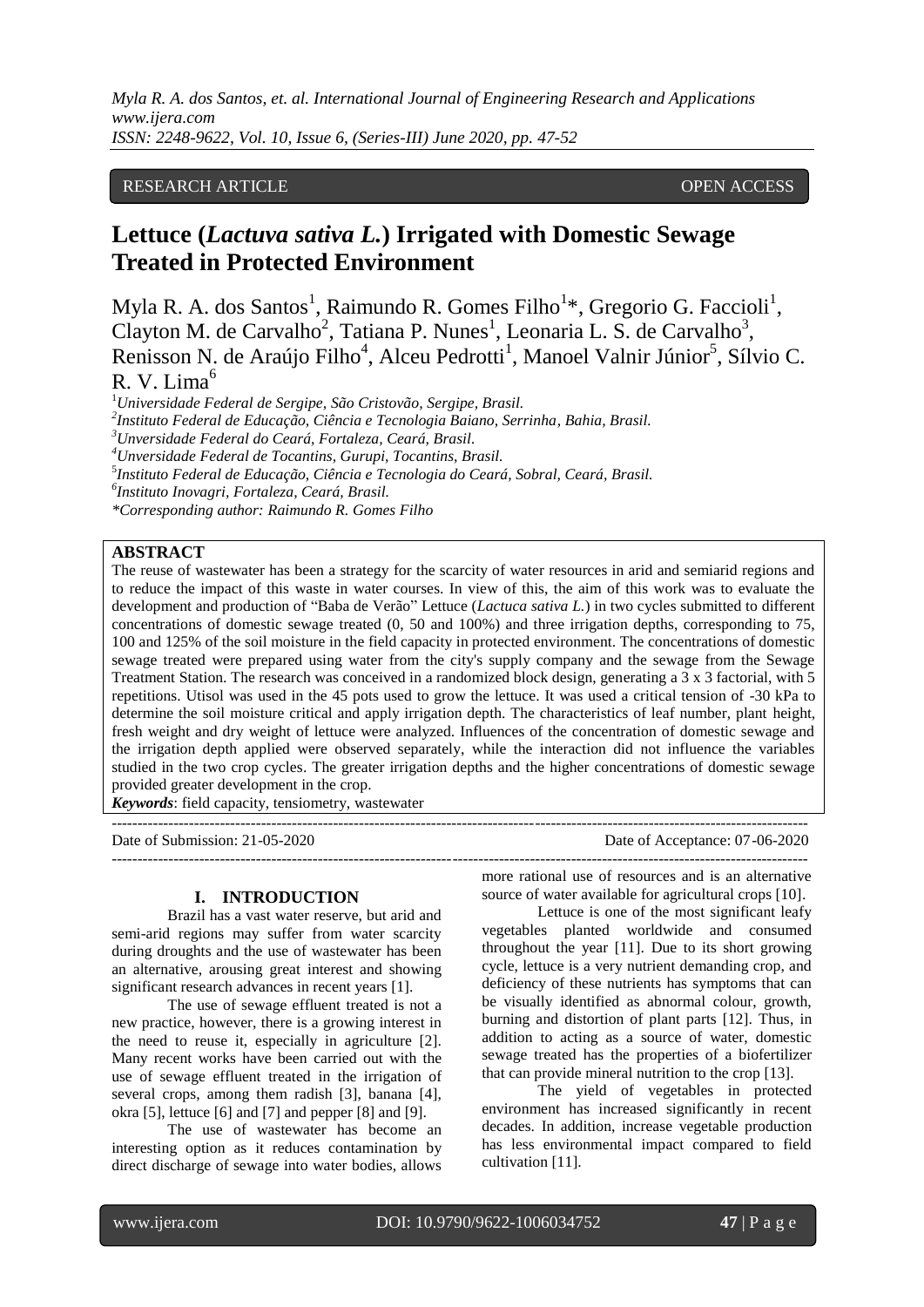The aim of this work was to evaluate, in two production cycles, the development and yield of "Baba de Verão" Lettuce (*Lactuca sativa L.*) submitted to different concentrations of domestic sewage treated (0, 50 and 100%) and three irrigation depths, corresponding to 75, 100 and 125% of the soil moisture in field capacity, in protected environment.

## **II. MATERIALS AND METHODS**

The experiment was designed for lettuce growing "Baba de Verão" variety submitted to 0, 50 and 100% of domestic sewage treated with three irrigation depths corresponding to 75, 100 and 125% of the soil moisture in field capacity, in a protected environment.

Concentrations of domestic sewage treated were prepared using water from the city's water supply company and the sewage from the Sewage Treatment Station.

The sewage went through two tanks to remove organic matter in the treatment station. The first tank has an anaerobic reactor which is responsible for the removal of 60% of organic matter. The second tank has an aerobic reactor that removes up to 90% of the Biochemical Oxygen Demand. The sewage was collected to dilute the concentrations of the second tank.

The pots used for growing lettuce with a capacity of 21 litres, each containing 15 kg of soil, were arranged on a metal bench inside the protected environment.

The collected soil was classified as Ultisol, put to dry naturally for 72 hours, revolving it twice a day, so that the procedure occurred in a uniform way. Then the soil was sieved and a 1,000 g sample was taken for chemical analysis. After evaluating the result of the soil analysis, the need for liming was observed. The limestone was incorporated in the entire soil volume and then soil saturation was performed in the vessel until water percolation was observed. A period of approximately 90 days was expected before transplanting the lettuce seedlings, time necessary for the soil correction of pH.

After this period, the lettuce was sown on a tray of 150 cells, placing 5 seeds per cell. During this period, water was applied twice a day.

Lettuce seedlings were transplanted fifteen days after germination, when the seedlings had four definitive leaves. Three lettuce seedlings were transplanted into each pot. After seven days of transplanting, thinning was performed, leaving only the most vigorous plant per pot when the differentiation of treatments began. During the first seven days after transplanting, only the water supply was used in all plots.

The research was designed in randomized blocks. The experimental plots consisted of three different concentrations of domestic sewage treated and three irrigation depths, generating a factorial 3 x 3. The determination of irrigation depths was related to soil moisture in field capacity. Five repetitions of each treatment were used, thus totaling nine treatments.

Nine tensiometers were installed in each treatment to monitor soil moisture in randomly chosen vessels. Irrigation was performed when the tensiometer reading indicated the tension corresponding to the moisture below field capacity. The irrigation depth was then applied to elevate this moisture to the field capacity condition of the analyzed treatment.

The water content in the soil under varying tensions was determined to know the timing of irrigation from the tensiometers. Initially, the soil saturation was done by capillarity, immersing a plastic container in the water. After saturated, a tensiometer was inserted into the soil and then the vessel was sealed so that no loss due to evaporation would occur, thus favoring homogeneous reduction of soil moisture. It waited for the percolation to be completed and then the water tension and weight were measured using a digital tensimeter and a balance with semi-analytic accuracy, respectively. These collected data allowed the elaboration of the soil water retention curve (Fig. 1).



**Figure 1** Soil water retention curve used in the experiment

The adopted range for 100% field capacity was 15 kPa to 35 kPa (critical soil moisture accounting for the height of the water column inside the tensiometer). A ratio was made to find the ranges for 75 and 125% of field capacity, being adopted 25 to 60 kPa and 9 to 22 kPa, respectively. The critical soil tension used was -30 kPa [14].

The chemical characteristics of the water supply company and the domestic sewage treated were performed (Table 1).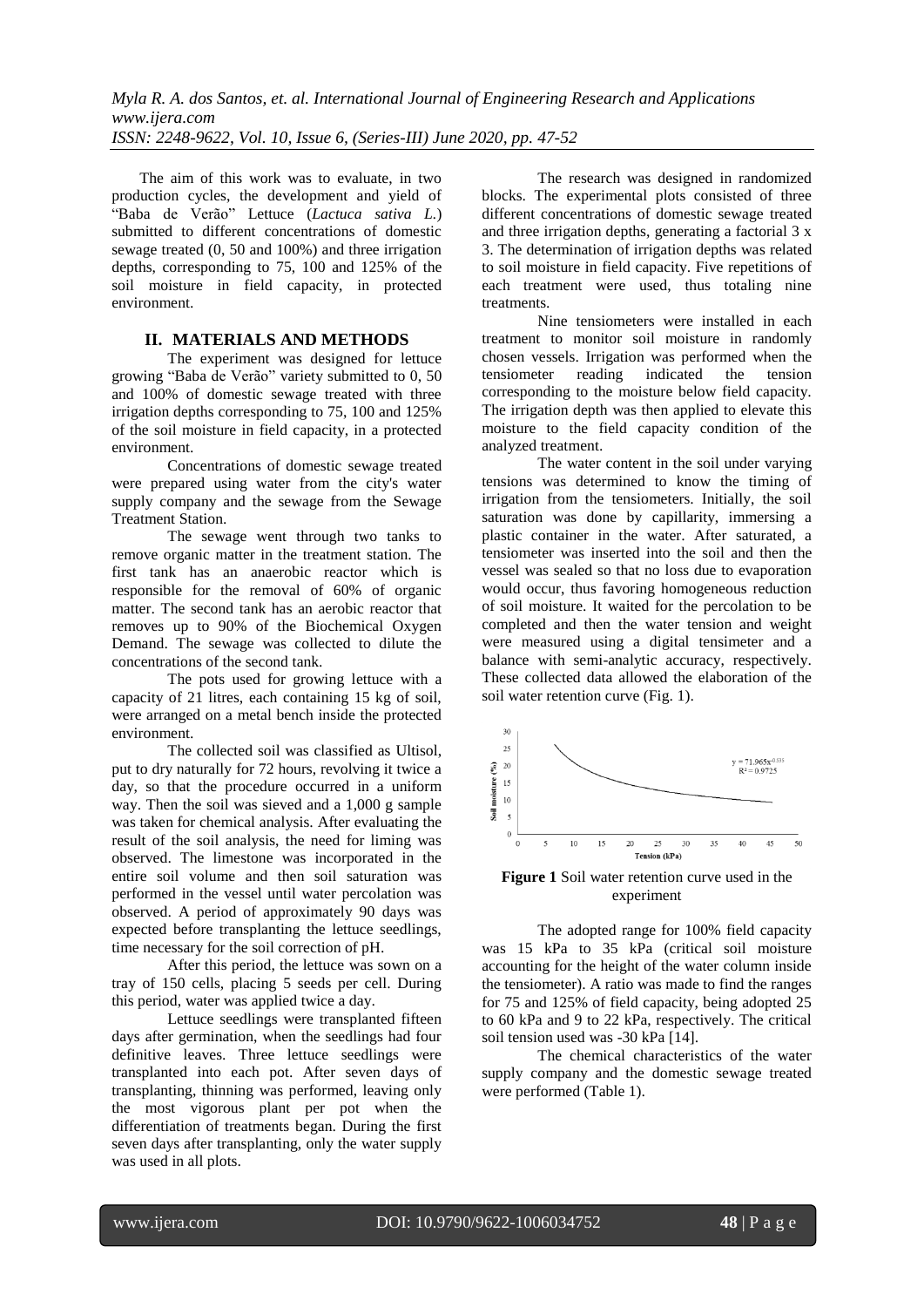*Myla R. A. dos Santos, et. al. International Journal of Engineering Research and Applications www.ijera.com*

*ISSN: 2248-9622, Vol. 10, Issue 6, (Series-III) June 2020, pp. 47-52*

| \ L J J I J                                       |         |            |
|---------------------------------------------------|---------|------------|
| <b>Characteristics</b>                            | WSC     | <b>DST</b> |
| Total Phosphorus, mg L <sup>-1</sup>              | < 0.037 | 2.81       |
| Carbonates, mg $L^{-1}$                           | < 5.2   | < 5.2      |
| Bicarbonates, mg $L^{-1}$                         | 115.0   | 275.3      |
| pH                                                | 7.2     | 7.8        |
| Electrical Conductivity, $\mu$ S cm <sup>-1</sup> | 368     | 1026       |
| Total Dissolved Solids, mg L <sup>-1</sup>        | 206.3   | 574.6      |
| Nitrate, $mg L^{-1}$                              | 10.1    | 2.2        |
| Nitrite, $mg L^{-1}$                              | < 0.01  | 0.2        |
| Ammoniacal Nitrogen, mg L <sup>-1</sup>           | 0.1     | 11.7       |
| Potassium, mg $L^{-1}$                            | 1.8     | 15.8       |
| Calcium, mg $L^{-1}$                              | 57.0    | 40.9       |
| Sodium, mg $L^{-1}$                               | 39.1    | 52.4       |
| Magnesium, mg $L^{-1}$                            | 8.9     | 8.9        |
| <b>SAR</b>                                        | 6.8     | 10.5       |
| Sulfates, $mg L^{-1}$                             | 64.0    | 85.0       |
| Chloredis, mg $L^{-1}$                            | 43.6    | 92.1       |

**Table 1** Chemical characteristics of the water supply company (WSC) and the domestic sewage treated  $($ DST $)$ 

Leaf number (obtained by counting), plant height (with the aid of a 50 cm millimeter ruler, the distance from the surface of the soil to the top of the largest leaf was checked), fresh weight (weighed just after harvesting, which was done by cutting the plant close to the ground). After determining of fresh weight, the samples were placed in an oven at  $65^{\circ}$ C for 72 hours. After this period the dry weight of the lettuce was determined and with these data, the analysis of variance (ANOVA) was performed for randomized blocks. Then, the degrees of freedom of treatments were unfolded to verify the effects of effluent concentration, irrigation depths and the interaction between them under the analyzed variables. The statistical program SISVAR 5.6 was used to carry out statistical analyzes [15].

### **III. RESULTS AND DISCUSSION**

It was observed in Table 2 that both for the concentration of domestic sewage treated and irrigation depth applied, there was a significant effect at least 5% probability by the F test for leaf number, plant height, fresh weight and dry weight. The interaction between the concentration of domestic sewage treated and irrigation depth treatments did not show significance for leaf number, plant height, fresh weight and dry weight of lettuce.

**Table 2** Analysis of variance of the first lettuce production cycle for leaf number (LN), plant height (PH), fresh weight (FW) and dry weight (DW)

|         | Average square |                   |                   |                     |                   |
|---------|----------------|-------------------|-------------------|---------------------|-------------------|
|         | DF             | LN                | PН                | <b>FW</b>           | DW                |
| Conc.   |                | $8.7**$           | $17.1**$          | $60.8*$             | $1.2*$            |
| Irriga. |                | $11.3**$          | $50.4**$          | $132**$             | $2.6***$          |
| Inter.  |                | 0.6 <sup>ns</sup> | 3.1 <sup>ns</sup> | $3.5$ <sup>ns</sup> | 0.1 <sup>ns</sup> |

| Treat.       |    | $5.3**$                                                                                                                                                                                                                                                                                                                                   | $18.4**$                                                 | 49.9**  | $0.9**$ |
|--------------|----|-------------------------------------------------------------------------------------------------------------------------------------------------------------------------------------------------------------------------------------------------------------------------------------------------------------------------------------------|----------------------------------------------------------|---------|---------|
| <b>Block</b> | 4  | $22.5**$                                                                                                                                                                                                                                                                                                                                  | $24.4**$                                                 | $239**$ | $4.7**$ |
| Resid.       | 32 | 1.5                                                                                                                                                                                                                                                                                                                                       | 3.1                                                      | 13.6    | 0.3     |
| CV           |    | 8.8                                                                                                                                                                                                                                                                                                                                       | 11.4                                                     | 15.1    | 15.1    |
|              |    | $\mathcal{L} \oplus \mathcal{L}$ $\mathbb{C}$ $\mathbb{C}$ $\mathbb{C}$ $\mathbb{C}$ $\mathbb{C}$ $\mathbb{C}$ $\mathbb{C}$ $\mathbb{C}$ $\mathbb{C}$ $\mathbb{C}$ $\mathbb{C}$ $\mathbb{C}$ $\mathbb{C}$ $\mathbb{C}$ $\mathbb{C}$ $\mathbb{C}$ $\mathbb{C}$ $\mathbb{C}$ $\mathbb{C}$ $\mathbb{C}$ $\mathbb{C}$ $\mathbb{C}$ $\mathbb{$ | $\ldots$ 1. 1.11 $\ldots$ (*) $\ldots$ $\ldots$ $\ldots$ |         |         |

(\*\*) Significant effect at 5% probability; (\*) significant at 1% probability; (ns) not significant at 5% probability level by F test. DF: Degree of Freedom; Conc. = concentration of domestic sewage treated; Irriga. = irrigation depth; Inter. = interaction concentration and irrigation depth; Treat. = treatment; Resid. = residue;  $CV =$  coeficiente of variation  $(%$ .

When performing the Tukey test ( $p < 0.05$ ), the treatment with the highest concentration of domestic sewage treated differed statistically from the concentration that did not contain domestic sewage treated for leaf number, plant height, fresh weight and dry weight of lettuce in the first cycle (Table 3).

**Table 3** Tukey test  $(p<0.05)$  of the first cycle for leaf number (LN, unity), plant height (HP, cm), fresh weight (FW, g plant<sup>-1</sup>) and dry weight (DW, g plant<sup>-1</sup>) ) in relation to the concentration of domestic sewage treated (DST)

|                | LN                | HР        | <b>FW</b>         | DW               |
|----------------|-------------------|-----------|-------------------|------------------|
| 0% DST         | 13.7 <sub>b</sub> | 14 4 h    | 22.3 <sub>b</sub> | 3.2 <sub>b</sub> |
| <b>50% DST</b> | 14.2 ab           | $15.8$ ab | $24.8$ ab         | 3.5 ab           |
| 100% DST       | 15.2a             | 16.5 a    | 26.3a             | 3.7 a            |
| $- - -$        | .                 |           | __                | $\cdots$         |

The averages followed by the same letter do not differ statistically. DST = domestic sewage treated.

The values of leaf number and height of lettuce found in this research were lower than those reported by [16] who observed a decrease in leaf number and height of lettuce at a significance level of 5%, when they applied a solution with 50% of effluent resulting in average values of 21.9 for the leaf number and 21.1 cm for the lettuce height.

Higher values of leaf number and height of lettuce were reported by [17] who observed maximum values for leaf number and lettuce height of 22 and 21 cm, for concentrations of 83.8 and 76.3% of domestic sewage treated, respectively. However, they did not find any significant effect for irrigation depths, differing from the results found in this research.

Results different from those obtained in this research were reported by [18], when they worked with curly lettuce and did not find any statistical difference  $(p < 0.05)$  for plant height and leaf number using only treated wastewater.

Observing Tukey's test results ( $p < 0.05$ ) in Table 4, it was found that the largest irrigation depth applied (125% of soil moisture in field capacity) was significantly higher than the smallest irrigation depth (75% of soil moisture in field capacity) used in the experiment, differing only plant height for irrigation depths of 100% of soil moisture in field capacity.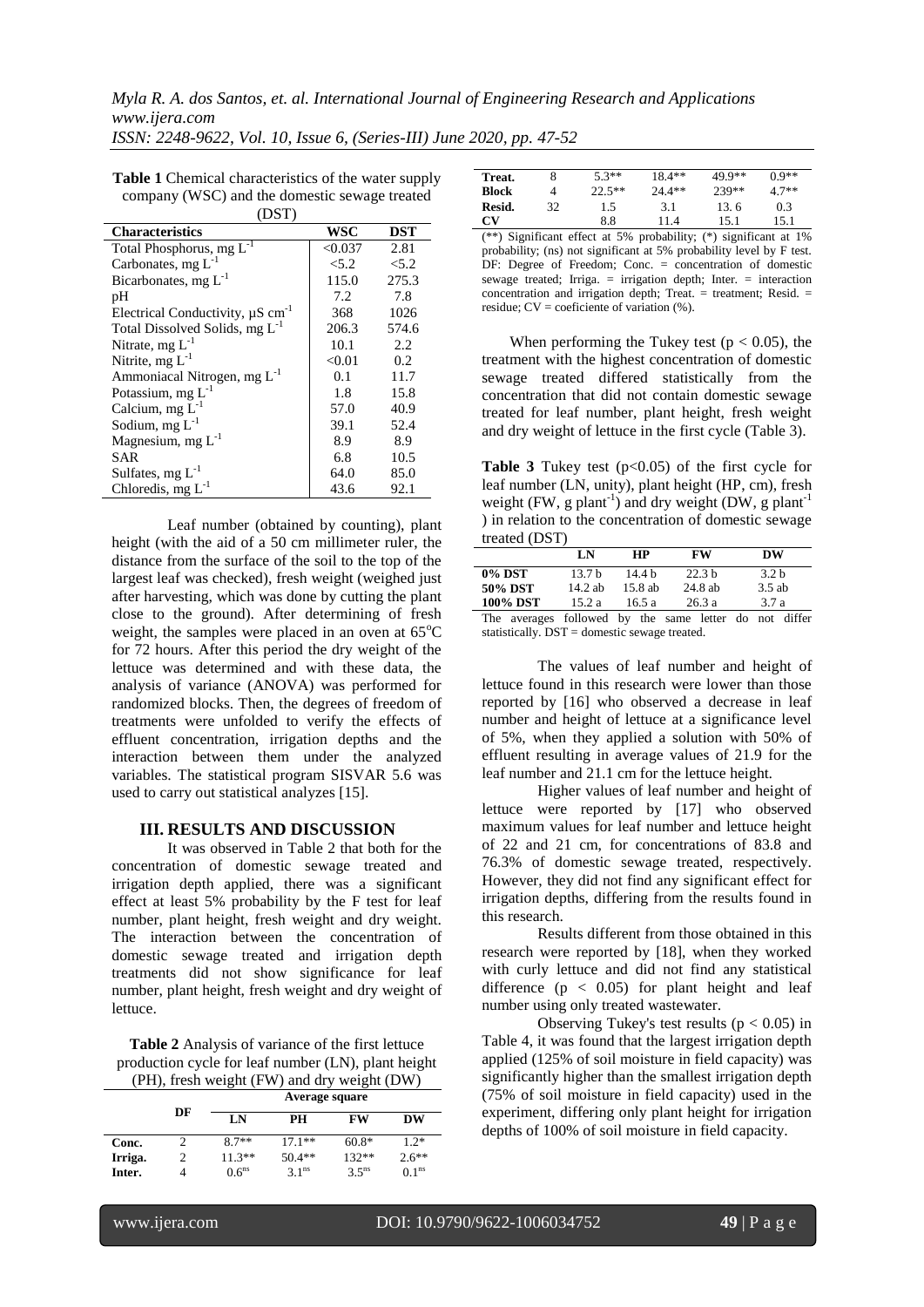*Myla R. A. dos Santos, et. al. International Journal of Engineering Research and Applications www.ijera.com ISSN: 2248-9622, Vol. 10, Issue 6, (Series-III) June 2020, pp. 47-52*

**Table 4** Tukey test (p<0.05) for leaf number (LN, unity), plant height (HP, cm), fresh weight (FW, g plant<sup>-1</sup>) and dry weight (DW, g plant<sup>-1</sup>) according to the irrigation depth used in the first lettuce cycle

| <b>Irrigation</b><br>depth | LN                                                 | HP                | <b>FW</b>         | DW               |
|----------------------------|----------------------------------------------------|-------------------|-------------------|------------------|
| <b>75% SMFC</b>            | 13.5 <sub>b</sub>                                  | 13.7c             | 21.3 <sub>b</sub> | 3.0 <sub>b</sub> |
| <b>100% SMFC</b>           | $14.3$ ab                                          | 15.5 <sub>b</sub> | 24.8a             | 3.5a             |
| <b>125% SMFC</b>           | 15.2 a                                             | 17.4a             | 27.2a             | 3.8 a            |
| The                        | averages followed by the same letter do not differ |                   |                   |                  |

statistically.  $SMFC = soil moisture of field capacity$ 

For the first lettuce cycle, the irrigation depths applied corresponding to 75, 100, and 125% of the soil moisture in field capacity were 97.6, 125.2; and 198.8 mm.

Results similar to this research were obtained by [19] who found late development for lettuce submitted to irrigation depths of 25 and 50% of the crop evapotranspiration, whereas the irrigation depth corresponding to 125% of the crop evapotranspiration showed better results in relation to lettuce growth.

Analysis of variance of the second cycle of lettuce production for leaf number, plant height, fresh weight and dry weight can be seen in Table 5.

**Table 5** Summary of analysis of variance of the second lettuce production cycle for leaf number (LN), plant height (PH), fresh weight (FW) and dry weight (DW)

|              |    | Average square    |          |                   |           |
|--------------|----|-------------------|----------|-------------------|-----------|
|              | DF | LN                | PН       | FW                | DW        |
| Conc.        | 2  | $17.3**$          | $18.7**$ | 293**             | $3.5**$   |
| Irriga.      | 2  | $28.5***$         | 24.9**   | $904**$           | $10.9**$  |
| Inter.       | 4  | 1.0 <sub>ns</sub> | 4.1ns    | 3.9 <sub>ns</sub> | $0.05$ ns |
| Treat.       | 8  | $11.9**$          | $12.9**$ | $301**$           | $3.6**$   |
| <b>Block</b> | 4  | $37.0**$          | $34.5**$ | $576***$          | $7.0**$   |
| Resid.       | 32 | 3.2               | 2.6      | 44.7              | 0.5       |
| CV           |    | 10.9              | 10.5     | 23.6              | 23.6      |

(\*\*) Significant effect at 5% probability; (\*) significant at 1% probability; (ns) not significant at 5% probability level by F test. DF: Degree of Freedom; Conc. = concentration of domestic sewage treated; Irriga. = irrigation depth; Inter. = interaction concentration and irrigation depth; Treat. = treatment; Resid. = residue;  $CV = \text{coeficiente of variation } (\%)$ .

For the second crop cycle, similar results to the first cycle were obtained, because both for the concentration of domestic sewage treated and for the irrigation depth applied there was a significant effect at least 5% probability by the F test for leaf number, plant height, fresh weight and dry weight of lettuce. The interaction of these two factors did not show significance for any of the evaluated characteristics. Similar to the first cycle, the treatment and the block showed statistical difference  $(p < 0.01)$  (Table 5).

It was verified that the concentration of domestic sewage treated was maintained with the

pattern observed in the first lettuce production cycle, in which the treatment that obtained 100% of sewage differed statistically from that which received 100% of water from the supply company in all analyzed variables (Table 6).

**Table 6** Tukey test (p<0.05) of the first cycle for leaf number (LN, unity), plant height (HP, cm), fresh weight (FW, g plant<sup>-1</sup>) and dry weight (DW, g plant<sup>-1</sup>) ) in relation to the concentration of domestic sewage treated (DST)

|                              | LN                | HP                | FW                 | DW     |
|------------------------------|-------------------|-------------------|--------------------|--------|
| 0% DST                       | 15.1 <sub>b</sub> | 14.3 <sub>b</sub> | 24.0 <sub>b</sub>  | 2,6 b  |
| 50% DST                      | 16.4 ab           | 15.1 ab           | $28.1$ ab          | 3.1ab  |
| 100% DST                     | 17.3 a            | 16.5 a            | 32.8a              | 3.6 a  |
| The averages followed by the |                   |                   | same letter do not | differ |

followed by the same letter do not differ statistically. DST = domestic sewage treated.

As occurred in the first cycle for the isolated effect of the irrigation depths applied on the leaf number, plant height, fresh weight and dry weight of the lettuce, in the second cycle larger irrigation depths applied provided higher values for all evaluated variables (Table 7).

**Table 7** Tukey test  $(p<0.05)$  for leaf number  $(LN,$ unity), plant height (HP, cm), fresh weight (FW, g plant<sup>-1</sup>) and dry weight (DW, g plant<sup>-1</sup>) according to the irrigation depth used in the second lettuce cycle

| <b>Irrigation</b><br>depth | LN                     | HP                | <b>FW</b>         | DW               |
|----------------------------|------------------------|-------------------|-------------------|------------------|
| <b>75% SMFC</b>            | 14.7 <sub>b</sub>      | 13.9 <sub>b</sub> | 20.1c             | 2.2c             |
| <b>100% SMFC</b>           | 16.7 a                 | 15.5a             | 29.4 <sub>b</sub> | 3.2 <sub>b</sub> |
| <b>125% SMFC</b>           | 17.4a                  | 16.5 a            | 35.5a             | 3.9a             |
| <b>COMPOS</b>              | 0.11<br>$\blacksquare$ | $\cdot$ 1         | $\sim$            | 1.00<br>. .      |

The averages followed by the same letter do not differ statistically. SMFC = soil moisture of field capacity

For the second cycle of lettuce crop production, the irrigation depths applied corresponding to 75, 100 and 125% of the soil moisture in field capacity were 108.2, 141.7 and 222.4 mm, values higher than those applied in the first lettuce production cycle in this research.

The low yield of lettuce can be explained by the high values of nitrate found in the water of the supplying company and high values of pH, bicarbonates, phosphorus, total dissolved solids and ammonium nitrogen found in the domestic sewage treated, because according to [21], pH values above 7.5, bicarbonate above 120 mg  $L^{-1}$  and ammonium nitrogen above 5 mg  $L^{-1}$  can cause damage to the development of vegetables. These authors also reported that Salt Adsorption Ratio values higher than 6.0 can cause sodicity problems in the soil, thus reducing soil permeability and, consequently, reducing crop development.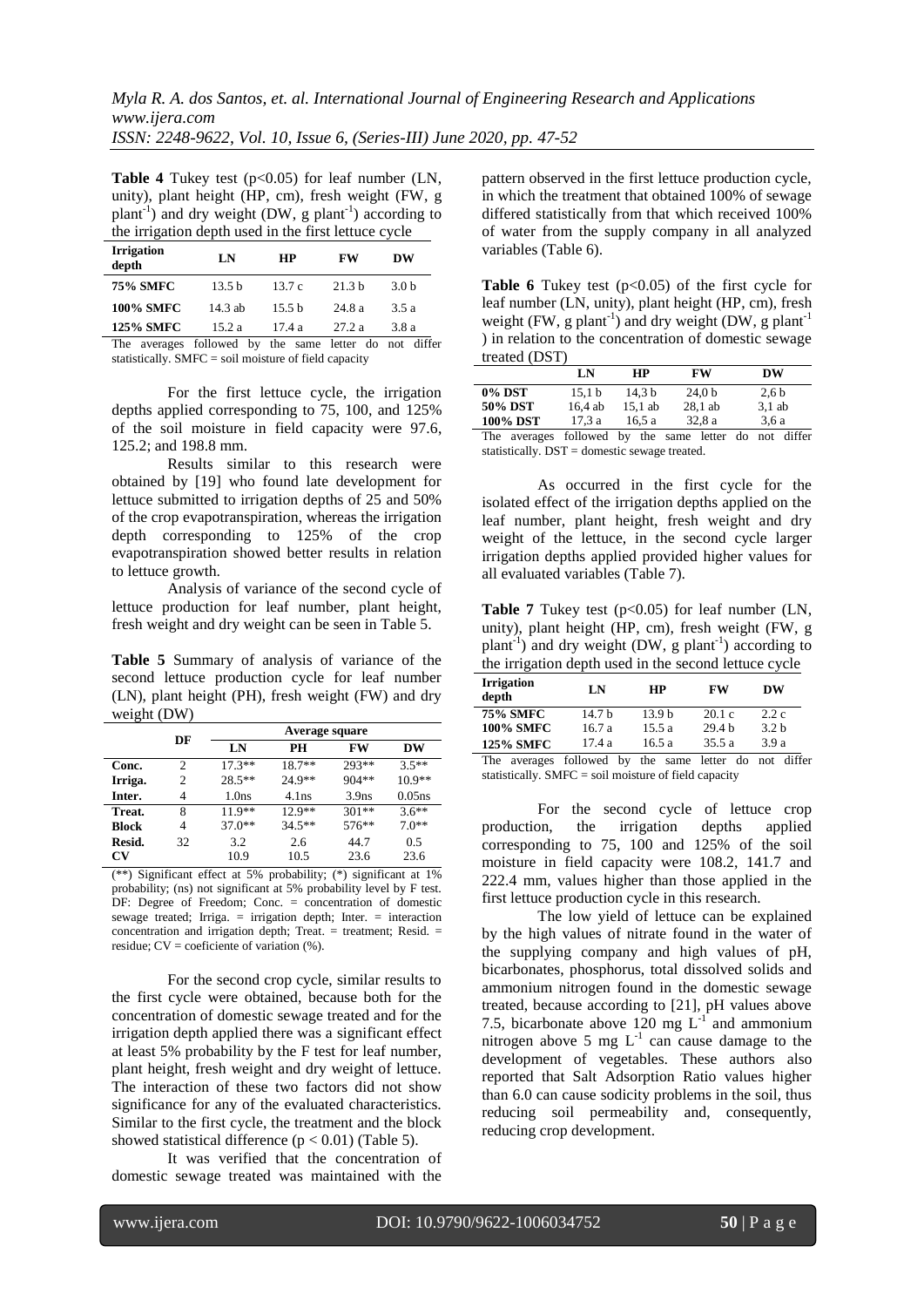*Myla R. A. dos Santos, et. al. International Journal of Engineering Research and Applications www.ijera.com ISSN: 2248-9622, Vol. 10, Issue 6, (Series-III) June 2020, pp. 47-52*

## **IV. CONCLUSION**

Domestic wastewater can reduce the use of better quality water in agriculture, being a source of nutrients for crops and becoming an alternative to reduce the environmental impact caused by the excessive use of chemical fertilizers.

This research is a valuable support for future research related to crop yields with the reuse of wastewater.

#### **ACKNOWLEDGEMENTS**

Thanks to Coordination for the Improvement of Higher Education Personnel (CAPES) for the scholarship granted to Myla Rebeca Andrade dos Santos, during the postgraduate course in Water Resources at the Federal University of Sergipe, Sergipe, Brazil.

#### **REFERENCES**

- [1] Baioni, J.C., Squassoni, G.H., Cultri, G.R.S., Silva, J.D.T., Dias, L.T.S. Efluente de piscicultura na produção consorciada de cebolinha e coentro, *Nucleus Animalium, 9(1),* 2017, 143-150.
- [2] Albuquerque Júnior, J.E., Azevedo, C.A.V., Azevedo, M.R.Q.A., Xavier, J.F., Monteiro Filho A.F., Qualidade de águas residuárias e salobras utilizadas no cultivo hidropônico de três cultivares de alface crespa, *Revista Verde de Agroecologia e Desenvolvimento Sustentável, 11(2)*, 2016,19-24.
- [3] Khaliq, S.J.A., Al-Busaidi, A., Ahmed, M., Al-Wardy, M., Agrama, H., Choudri, B.S. The effect of municipal sewage sludge on the quality of soil and crops, *Int J Recycl Org Waste Agricult, 6*, 2017, 289–299.
- [4] Alves, P.F.S., Santos, S.R.dos, Kondo, M.K., Mizobutsi, G.P., Caldeira, L.A., Alves, I.S., Antunes, A.B., Oliveira, G.F.de. Banana fertigation with treated sanitary wastewater: postharvest and microbiological quality, *Semina: Ciências Agrárias, 38(3)*, 2017, 1229-1240.
- [5] Santos, C.K., Santana, F.S., Ramos, F.S.M., Faccioli, G.G., Gomes Filho, R.R. Impacto do uso de efluentes nas características do solo cultivado com quiabo (*Abelmoschus esculentus* L), *Revista Brasileira de Agricultura Irrigada, 12(4)*, 2018, 2276-2783.
- [6] Urbano, V.R., Mendonça, T.G., Bastos, R.G., Souza, C.F. Effects of treated wastewater irrigation on soil properties and lettuce yield, *Agricultural Water Management, 181,* 2017, 108-115.
- [7] Gomes Filho, R.R., Santos, M.R.A., Carvalho, C.M., Faccioli, G.G., Nunes, T.P., Santos, R.C., Valnir Junior, M., Lima, S.C.R.V., Mendonça, M.C.S., Geisenhoff, L.de O. Microbiological quality of lettuce irrigated with treated wastewater, *International Journal of Development Research, 10(4)*, 2020, 34989–34992.
- [8] Silva, V.F., Bezerra, C.V.C., Nascimento, E.C.S., Ferreira, T.N.F., Lima, V.L.A., Andrade, L. Production of chili pepper under organic fertilization and irrigation with treated wastewater, *R. Bras. Eng. Agríc. Ambiental, 23(2)*, 2019, 84-89.
- [9] Silva, L.L., Carvalho, C.M., Souza, R.P.F., Feitosa, H.O., Feitosa, S.O., Gomes Filho, R.R. Utilização de efluentes domésticos no crescimento da pimenta (*Capsicum chinense*), cultivar tequila bode vermelha, *Agropecuária Técnica, 35(1)*, 2014, 121-133.
- [10] Cuba, R.S., Carmo, J.R., Souza, C.F., Bastos, R.G. Potencial de efluente de esgoto doméstico tratado como fonte de água e nutrientes no cultivo hidropônico de alface, *Revista Ambiente & Água, 10(3)*, 2015, 574-586.
- [11] Ghen, Z., Han, Y., Ning, K., Luo, C., Cheng, W., Wang, S., Fan, S., Wang, Y., Wang, Q. Assessing the performance of different irrigation systemson lettuce (*Lactuva sativa L.*) in the greenhouse, *Plos one, 14(2)*, 2017, 1-18.
- [12] Meirelles, A.F.M., Baldotto, M.A., Baldotto, L.E.B. Produtividade da alface (Lactuca sativa L.) em resposta à aplicação de ácidos húmicos e bactérias diazotróficas, em condições de campo, *Revista Ceres, 64(5)*, 2017, 553-556.
- [13] Rebouças, J.R.L., Dias, N.S., Gonzaga, M.I.S., Gheyi, H.R., Sousa Neto, O.N. Crescimento do feijão-caupi irrigado com água residuária de esgoto doméstico tratado, *Revista Caatinga, 23(1),* 2010, 97-102.
- [14] Marouelli, W.A, *Tensiômetros para o controle de irrigação em hortaliças,* (Embrapa Hortaliças, Brasília, 2008).
- [15] [Ferreira, D.F.](http://www.scielo.br/cgi-bin/wxis.exe/iah/?IsisScript=iah/iah.xis&base=article%5Edlibrary&format=iso.pft&lang=i&nextAction=lnk&indexSearch=AU&exprSearch=FERREIRA,+DANIEL+FURTADO) Sisvar: um sistema computacional de análise estatística, *Ciênc. Agrotec. [online], 35*, 2011, 1039- 1042.
- [16] Fonteles, J.L.V., Moura, K.K.C.F., Dias, N.S., Carneiro, J.V., Guedes, R.A.A. Crescimento e produção de duas cultivares de alface utilizando água de